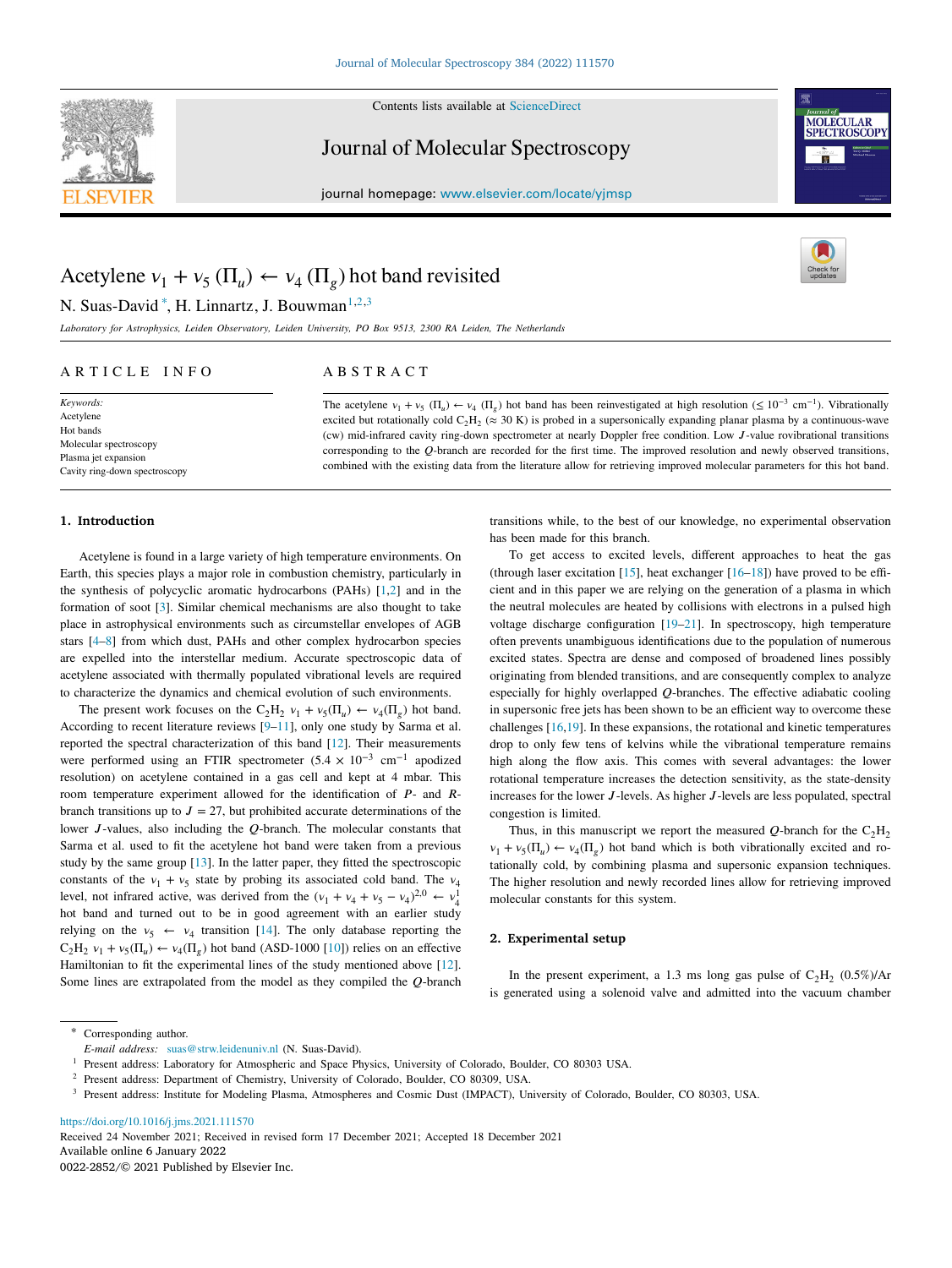

<span id="page-1-0"></span>**Fig. 1.** The C<sub>2</sub>H<sub>2</sub>  $v_1 + v_5(\Pi_a) \leftarrow v_4(\Pi_g)$  experimental (black) and simulated (blue) spectra. The R(1) and R(2) 1-type doublets are highlighted inside a black frame.

through a slit (500 μm  $\times$  3 cm) [[22\]](#page-4-3). An abnormal glow discharge is triggered by pulsing a relatively low voltage (−300 V) over the expanding gas, slightly above the breakdown voltage. This condition is sufficient to warm the gas to a high temperature (around 1000 K) while preventing significant dissociation of acetylene which would lower the signal intensity and increase the number of transitions from byproducts. The expanding gas crosses the optical axis of a high-finesse cavity approximately 10 mm downstream and aligned parallel to the slit orifice. The 54 cm long cavity acts as resonator for a continuous-wave cavity ring-down spectrometer (cw-CRDS) with typical ring down times of the order of 8 μs. The combination of a longer effective absorption pathlength through the plasma (130 m) and highly populated low  $J$ -levels makes this detection scheme very sensitive and compensates the lower density associated with free jets. The high resolution IR spectra ( $\leq 10^{-3}$  cm<sup>-1</sup>) rely on a cw OPO laser system. The wavelength calibration in the 3465–3500 cm−1 region is achieved using a Bristol 621A wavemeter associated with an absolute accuracy of  $5\times10^{-4}$  cm<sup>-1</sup>. The calibration procedure in the wavelength region of interest is challenging and more details are provided in the next section. Line profiles are further improved (FWHM  $\approx 2 \times 10^{-3}$  cm<sup>-1</sup>) by a reduced Doppler broadening that results from the slit geometry. The experiment runs at a repetition rate of 25 Hz and time-gates are used to only acquire the signal associated with a gas pulse. Further details are available from Refs. [[22,](#page-4-3)[23\]](#page-4-4).

# **3. Calibration**

The challenge in the present cw-CRDS configuration is the accurate calibration of the line positions. The free-space wavemeter used for this study is very sensitive to the angle of incidence of the laser beam. As the relatively large rotational constant of  $C_2H_2$  spreads the lines of the hot band over dozens of wavenumbers, the OPO tuning significantly alters the alignment with respect to the wavemeter. Fortunately, water transitions, reported in the Hitran database [\[24](#page-4-5)], are ubiquitous in the infrared range. However, the simultaneous measurement of water vapor along with acetylene has been discarded for the following reasons. The injection of water vapor within the expansion is ineffective because of their weak intensities at low rotational temperature, furthermore keeping a low pressure of water vapor around the free jet is prevented by the required continuous  $N_2$  flow protecting the highreflectivity mirrors from contamination. Thus, each rovibratinal transition of the  $P$ - and  $R$ -branches has been calibrated sequentially by first recording the  $C_2H_2$  transition in the plasma jet and subsequently, under static conditions (similar to a regular gas cell), the closest transitions from the residual water vapor in the vacuum chamber. The  $Q$ -branch is conveniently covered in the 3479.2–3479.5 cm<sup>-1</sup> range by three relatively strong H<sub>2</sub>O transitions allowing for a very accurate calibration. The intense  $H_2O$  transitions at 300 K enable working at low pressure (typically  $5 \times 10^{-2}$  mbar), by simply pumping down the initial room atmosphere of the vacuum chamber, thereby drastically reducing the pressure broadening.

The determination of  $H_2O$  line positions is intrinsically hindered compared to C<sub>2</sub>H<sub>2</sub> transitions due to the thermal broadening (FWHM  $\approx$  5 × 10<sup>-3</sup> cm<sup>-1</sup> and  $2 \times 10^{-3}$  cm<sup>-1</sup> respectively). This primary reduction of accuracy is compensated by a more suitable configuration for performing the water lines measurement. The steady conditions of the  $H<sub>2</sub>O$  gas cell experiment allow for a larger number of ring-down times averaged per wavenumber (typically 20 instead of 3) which is associated with a unique absorption coefficient. From the  $C_2H_2$  jet measurement, on the other hand, both the gas pulse and the plasma lead to intensity fluctuations of the absorption signal. Thus, the standard deviation for the line positions is  $3 \times 10^{-4}$  and  $4 \times 10^{-4}$  cm<sup>-1</sup> for  $C_2H_2$  and H<sub>2</sub>O respectively, while values as small as  $7 \times 10^{-5}$  cm<sup>-1</sup> can be achieved for the strongest transitions. Therefore, the combination of the  $C_2H_2$ and  $H<sub>2</sub>O$  line positions uncertainties leads to an accuracy on the calibrated  $C_2H_2$  transitions better than  $7 \times 10^{-4}$  cm<sup>-1</sup>.

# **4. Results**

The C<sub>2</sub>H<sub>2</sub>  $v_1 + v_5(\Pi_u) \leftarrow v_4(\Pi_g)$  experimental and simulated spectra are shown in [Fig.](#page-1-0) [1.](#page-1-0) While many lines arising in the  $P$ -branch range are due to acetylene derivatives formed in the plasma expansion, the R-branch is nearly free of transitions of other species which makes the assignment straightforward. The absence of transitions linked to the  $J = 0$  level, leading to a gap of around  $4\tilde{B}$  ( $\tilde{B}$  being the rotational constant) between the *Q*-branch and the lowest transitions in  $P$ - and  $R$ -branch, is characteristic for these  $\Pi - \Pi$ transitions.

The relatively large uncertainty in the line amplitudes results from both the plasma instabilities and the narrow linewidth close to the resolution of the spectrometer ( $\leq 10^{-3}$ cm<sup>-1</sup>) leading to typically eight wavelength points per transition. Nevertheless, the general shape of the different branches allows a determination of the rotational temperature around 30 K, in line with earlier measurements using the same plasma nozzle. The apparent temperature around 80 K extracted from the line broadening is obviously a combination of the kinetic temperature of the isentropic core  $(\leq 30 \text{ K})$  and a geometrical Doppler effect from the limited but not fully absent transverse velocity components. Also the contribution of the warmer boundary layers, located at the interface between the isentropic core and the residual gas in the vacuum chamber, cannot be neglected even if its influence remains limited for low  $J$ -value transitions.

The rotational l-type doublets, as illustrated in [Fig.](#page-1-0) [1,](#page-1-0) associated with an alternation of the e/f components' intensities (1/3) resulting from the nuclear spin wavefunctions, are clearly resolved and allow an accurate determination of the lambda doubling constant q for both levels ( $v_1 + v_5$  and  $v_4$ ). The l-type doublets spacing (noted  $\delta \Lambda$  here) is independent of any calibration. For this reason, this constant has been fitted separately through the following equation: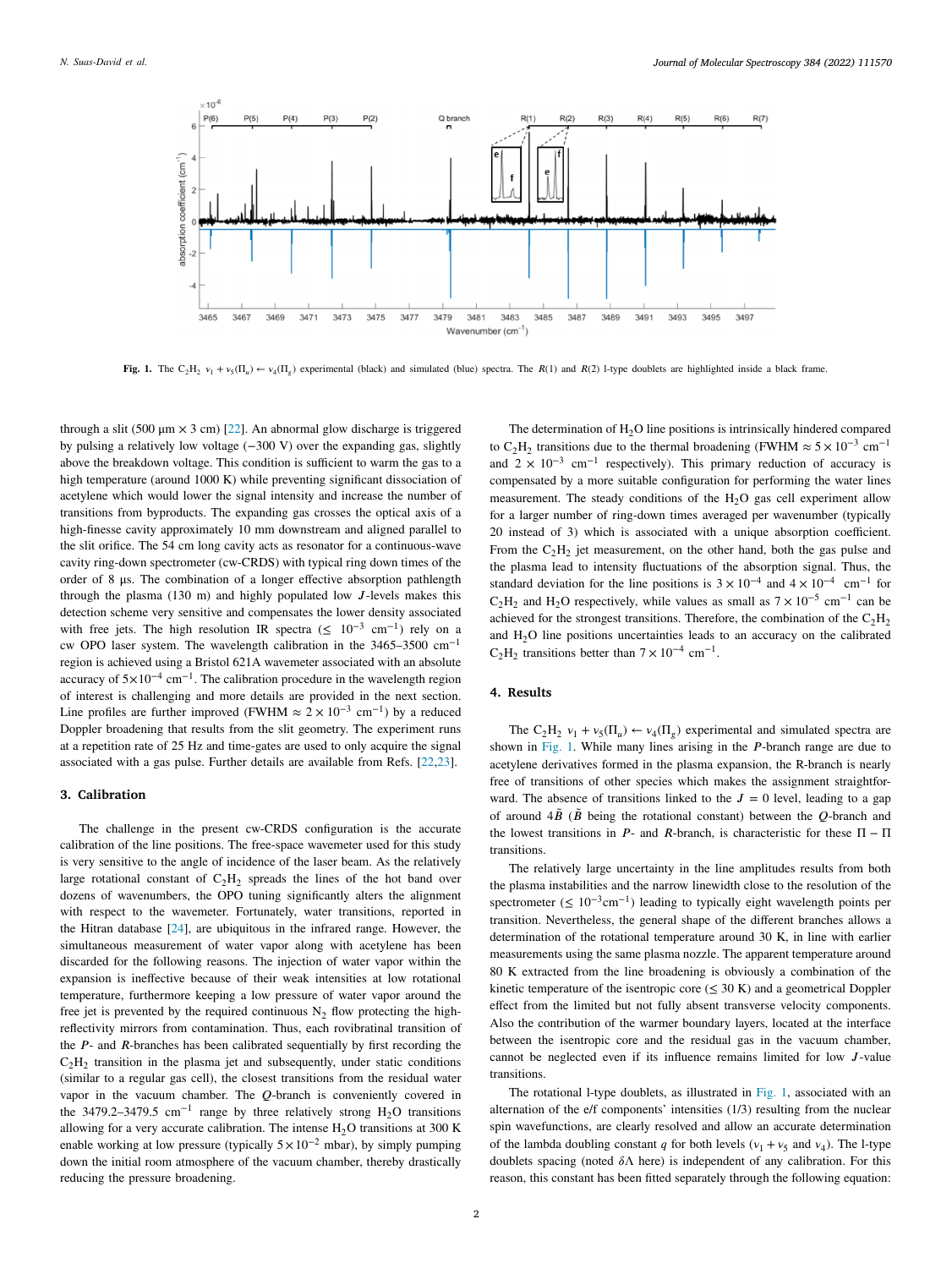

<span id="page-2-0"></span>Fig. 2. Evolution of the l-doublet spacing  $(\delta \Lambda)$  of the R-branch as function of J. The Sarma et al. study [\[12\]](#page-3-7) (blue) and current work (red) measurements are combined to obtain the dashed fit by refining the lambda doubling  $(q)$  constants.



<span id="page-2-2"></span>[Fig.](#page-1-0) 3. Zoom in on the Q-branch presented in Fig. [1](#page-1-0) showing the experimental (black) and simulated (blue) spectra. The diagram on the right represents the energy levels and transitions reported in this manuscript. The vibrational state origins are taken from [[25\]](#page-4-6).

$$
\delta \Lambda(J) = \tilde{\omega}_{ff}(J) - \tilde{\omega}_{ee}(J)
$$
  
=  $-q_{v'}J'(J' + 1) - q_{Dv'}[J'(J' + 1)]^2$   
+  $q_{v''}J''(J'' + 1) + q_{Dv''}[J''(J'' + 1)]^2$ 

where  $q$  and  $q_D$  are the lambda doubling and its centrifugal distortion constants of the  $v_4$  ( $v''$ ) and  $v_1 + v_5$  ( $v'$ ) levels, while  $\tilde{\omega}_{ee}$  and  $\tilde{\omega}_{ff}$  are the line positions linked to the e/f components such as:

$$
\tilde{\omega}_{ff/ee}(J) = E_{v'}^{f/e}(J') - E_{v''}^{f/e}(J'')
$$

where the unperturbed rovibrational energy level of a linear molecule is expressed as:

$$
E_{\nu}(J) = \tilde{\nu}_{\nu} + \tilde{B}_{\nu}J(J+1) - \tilde{D}_{\nu}[J(J+1)]^2 \pm \frac{1}{2} \left( q_{\nu}J(J+1) + q_{D\nu}[J(J+1)]^2 \right)
$$

with the  $\pm$  term corresponding to the  $e (+)$  and  $f (-)$  components.

The data presented here have been combined with those compiled by Sarma et al. (shown in [Fig.](#page-2-0) [2](#page-2-0) in red and blue, respectively) to recalculate the lambda doubling constants  $(q_{v'}$  and  $q_{v''})$  while disregarding their centrifugal distortions ( $q_{Dv'}$  and  $q_{Dv''}$  are taken from [[12\]](#page-3-7)) due to a lack of newly observed high  $J$  transitions. The fit is performed on the clear  $R$ -branch and the  $P$ branch is used to check the accuracy of the calculation. The presence of low J-value transitions that were missing in the fit by Sarma et al. because of blended transitions (especially  $R(1)$  and  $R(2)$  here), along with the higher accuracy up to  $J=6$ , allows for an improvement of the lambda doubling

## **Table 1**

Spectroscopic constants of the C<sub>2</sub>H<sub>2</sub>  $v_1 + v_5(\Pi_u) \leftarrow v_4(\Pi_g)$  hot band (in cm<sup>-1</sup>) determined by fitting the Q-branch from this work together with the  $P$ - and R-branches from [[12](#page-3-7)]. The lambda doubling constants  $(q_{v''}$  and  $q_{v'}$ ) were determined by an independent procedure.

<span id="page-2-1"></span>

|                    |                             | Sarma et al. 1995 | Current work    | <b>Shift</b> |
|--------------------|-----------------------------|-------------------|-----------------|--------------|
| $G_{n'} - G_{n''}$ |                             | 3479.47344 (2)    | 3479.47924 (4)  | 0.00580      |
| $v_4$              | $B_{\nu\prime}$             | 1.1779337 (23)    | 1.1779376 (14)  | 0.0000039    |
|                    | $q_{\nu''}(10^{-3})$        | $-5.23095(52)$    | $-5.23081(248)$ | 0.00014      |
|                    | $D_{\nu''}(10^{-6})$        | 1.6561            | 1.6573(16)      | 0.0012       |
|                    | $q_{Dv''}(10^{-6})$         | 0.0399            | 0.0390(30)      | $-0.0009$    |
| $v_1 + v_5$        | $B_{\cdot \cdot}$           | 1.1719945 (11)    | 1.1719992 (14)  | 0.0000047    |
|                    | $q_{\nu}(10^{-3})$          | $-4.79302(20)$    | $-4.79438(251)$ | 0.00136      |
|                    | $D_{\nu}(10^{-6})$          | 1.6432            | 1.6450(16)      | 0.0018       |
|                    | $q_{D}$ (10 <sup>-6</sup> ) | 0.04922           | 0.05137(30)     | 0.00215      |

constant determination. Despite these refinements, the overall uncertainty remains relatively high. This is also the conclusion from an independent fit of the experimental data using PGOPHER software [[26\]](#page-4-7) leading to the determination of the spectroscopic constants reported in [Table](#page-2-1) [1](#page-2-1). Only a further improvement in line position accuracy over a wider range of transitions will be able to address this issue.

Low  $J$ -value transitions of the  $Q$ -branch ([Fig.](#page-2-2) [3](#page-2-2)) are presented here for the first time. The strong  $Q_{fe}(1)$ ,  $Q_{fe}(3)$ ,  $Q_{ef}(1)$ ,  $Q_{ef}(2)$ ,  $Q_{ef}(4)$  and, to a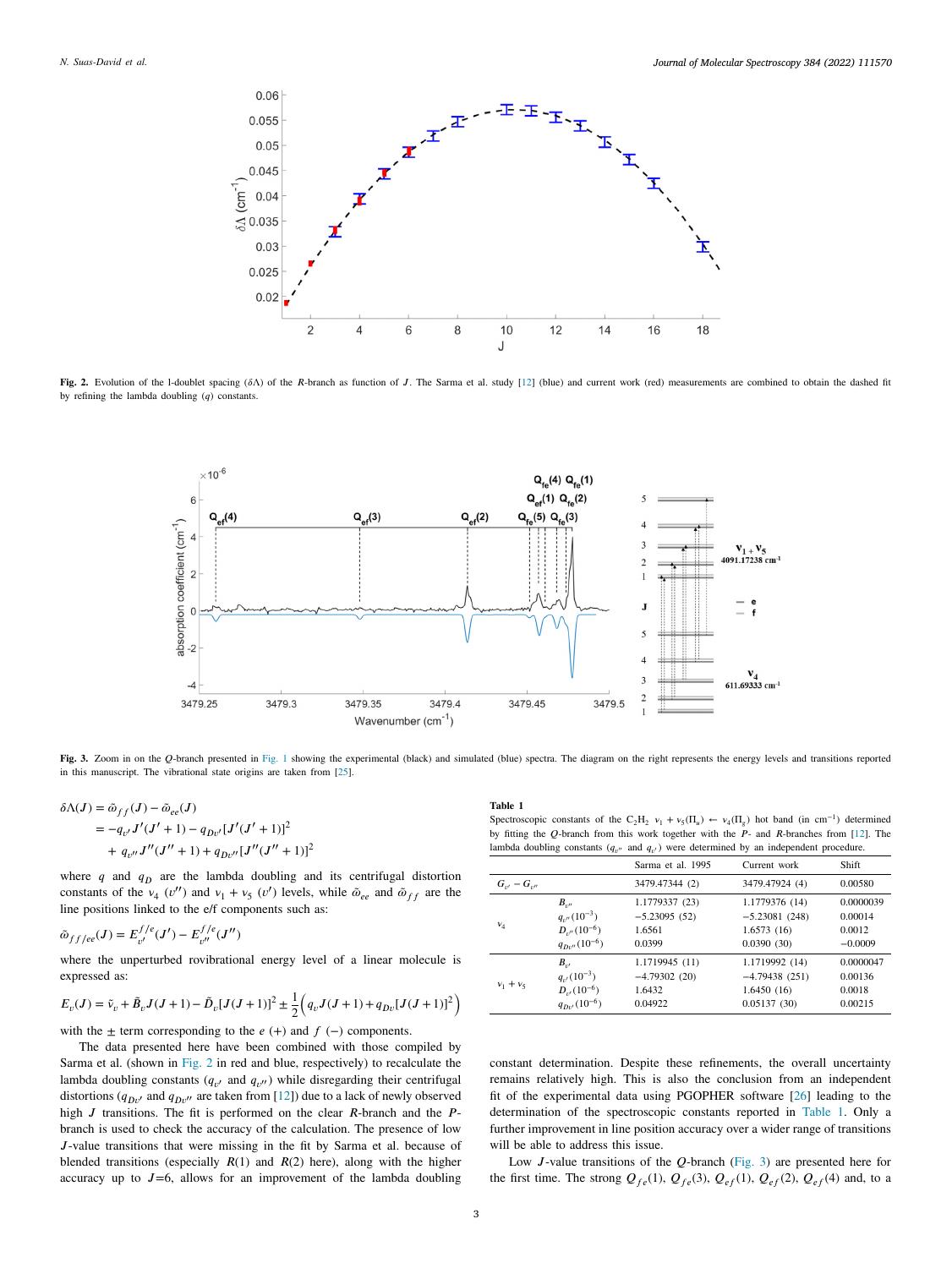#### *Journal of Molecular Spectroscopy 384 (2022) 111570*

# **Table 2**

| Lines       | Obs.      | Calc.                  | Obs. - Calc. $(10^{-4})$ | $ASD-1000$ | Calc. - ASD-1000 $(10^{-4})$ |
|-------------|-----------|------------------------|--------------------------|------------|------------------------------|
| $Q_{fe}(1)$ | 3479,4773 | 3479.4774              | $-1$                     | 3479.47721 | $\overline{c}$               |
| $Q_{fe}(2)$ |           | 3479.4737 <sup>a</sup> |                          | 3479.47350 | $\overline{c}$               |
| $Q_{fe}(3)$ | 3479.4691 | 3479.4682              | 9                        | 3479.46792 | 3                            |
| $Q_{fe}(4)$ | 3479.4609 | 3479.4607              | 2                        | 3479.46049 | $\overline{c}$               |
| $Q_{ef}(1)$ | 3479.4568 | 3479.4573              | $-5$                     | 3479.45716 |                              |
| $Q_{fe}(5)$ |           | 3479.4514 <sup>b</sup> |                          | 3479.45119 | 2                            |
| $Q_{ef}(2)$ | 3479.4135 | 3479.4136              | $-1$                     | 3479.41334 | 3                            |
| $Q_{ef}(3)$ |           | 3479.3478 <sup>b</sup> | -                        | 3479.34762 | $\overline{c}$               |
| $Q_{ef}(4)$ | 3479.2600 | 3479.2602              | $-2$                     | 3479.26000 | $\overline{c}$               |

<span id="page-3-15"></span>Comparison of the *O*-branch line positions between the observed and calculated lines from the current study and the ASD-1000 database (units in cm−1).

<span id="page-3-13"></span><sup>a</sup>Blended line (not used in the fit).

<span id="page-3-14"></span><sup>b</sup>Lines too weak to be observed (not used in the fit).

lesser extent,  $Q_{fe}(4)$  lines are well resolved while the  $Q_{fe}(2)$  is blended. The  $Q_{fe}(5)$  and  $Q_{ef}(3)$  transitions along with transitions associated with higher -values are too weak to be observed under our experimental conditions.

[Table](#page-3-15) [2](#page-3-15) summarizes the positions of the  $O$ -branch lines. The newly obtained values are compared to the ASD-1000 database where the line positions have been extrapolated through a global fit of the Sarma et al. data of the  $P$ -/ $R$ -branches. The difference between the ASD-1000 database and our measurement falls within our uncertainty range  $(7 \times 10^{-4} \text{ cm}^{-1})$ , except for the  $Q_{fo}(3)$  which could be resulting from the partial blending of this transition. Our results show a slight shift ( $\approx 2 \times 10^{-4}$  cm<sup>-1</sup>) compared to the database but overall confirming the prediction of the line positions through the global fit.

The combination of the independent determination of the l-type doubling constants, and the new  $Q$ -branch transitions made it possible to redetermine the molecular constants, using the program PGOPHER [\[26](#page-4-7)]. The results are shown in [Table](#page-2-1) [1](#page-2-1) and compared to the values currently available from the literature. The standard deviation of the fit is better than 1*.*6 × 10−4 cm−1. A good agreement with  $[12]$  $[12]$  is found for the  $v_4$  state while the lambda coupling and its centrifugal distortion constant of the  $v_1 + v_5$  state show significant differences. However, it should be noted that the uncertainty on the  $q_{v'}$  is high. Also, the determination of the band center (3479.47924 cm−1) is closer to the value presented in [\[25](#page-4-6)] (3479.47905 cm−1) than in [\[12](#page-3-7)] (3479*.*47344cm−1).

# **5. Conclusion**

The strong out of thermal equilibrium conditions associated with a free jet expansion combined with a plasma discharge to heat the gas to high temperature offer a spectroscopic tool to investigate vibrational hot bands of molecules. The experimental determination of the  $O$ -branch line positions and the high resolution of a very sensitive cavity ring-down spectrometer expanded and improved a previous investigation of the C<sub>2</sub>H<sub>2</sub>  $v_1 + v_5(\Pi_u) \leftarrow v_4(\Pi_g)$ band. This band around 3480 cm<sup>-1</sup> is both intense and separated from the high line density C-H stretch region (around 2850 to 3350 cm<sup>-1</sup>) making it a potential tracer in the mid-IR for high-temperature environments associated with synthesis of complex hydrocarbons. The new data are in good agreement with the ASD-1000 database and add another level of detail to the spectroscopic constants and line positions presently available.

# **CRediT authorship contribution statement**

**N. Suas-David:** Conceptualization, Methodology, Investigation, Formal analysis, Writing – original draft. **H. Linnartz:** Conceptualization, Validation, Resources, Writing – review & editing. **J. Bouwman:** Conceptualization, Validation, Funding acquisition, Writing – review  $\&$  editing.

## **Declaration of competing interest**

The authors declare that they have no known competing financial interests or personal relationships that could have appeared to influence the work reported in this paper.

# **Acknowledgments**

JB acknowledges the Netherlands Organization for Scientific Research (Nederlandse Organisatie voor Wetenschappelijk Onderzoek, NWO) for a Vidi grant (Grant No. 723.016.006) which was used to support this work.

# **References**

- <span id="page-3-0"></span>[1] C.S. McEnally, L.D. Pfefferle, B. Atakan, K. Kohse-Höinghaus, Studies of aromatic hydrocarbon formation mechanisms in flames: Progress towards closing the fuel gap, Prog. Energy Combust. Sci. 32 (3) (2006) 247–294, [http://dx.doi.org/10.1016/j.pecs.2005.](http://dx.doi.org/10.1016/j.pecs.2005.11.003) [11.003](http://dx.doi.org/10.1016/j.pecs.2005.11.003), URL: <https://www.sciencedirect.com/science/article/pii/S0360128505000602>.
- <span id="page-3-1"></span>[2] A.M. Mebel, A. Landera, R.I. Kaiser, Formation mechanisms of naphthalene and indene: From the interstellar medium to combustion flames, J. Phys. Chem. A 121 (5) (2017) 901–926, <http://dx.doi.org/10.1021/acs.jcpa.6b09735>, pMID: 28072538.
- <span id="page-3-2"></span>[3] M. Frenklach, Reaction mechanism of soot formation in flames, Phys. Chem. Chem. Phys. 4 (2002) 2028–2037, <http://dx.doi.org/10.1039/B110045A>.
- <span id="page-3-3"></span>[4] [M. Frenklach, E.D. Feigelson, Formation of polycyclic aromatic hydrocarbons in](http://refhub.elsevier.com/S0022-2852(21)00144-2/sb4) [circumstellar envelopes, Astrophys. J. 341 \(1989\) 372–384.](http://refhub.elsevier.com/S0022-2852(21)00144-2/sb4)
- [5] H. Dhanoa, J.M.C. Rawlings, Is acetylene essential for carbon dust formation? Mon. Not. R. Astron. Soc. 440 (2) (2014) 1786–1793, <http://dx.doi.org/10.1093/mnras/stu401>, [arXiv:https://academic.oup.com/mnras/article-pdf/440/2/1786/18502661/stu401.pdf](http://arxiv.org/abs/https://academic.oup.com/mnras/article-pdf/440/2/1786/18502661/stu401.pdf).
- [6] D.S.N. Parker, R.I. Kaiser, T.P. Troy, M. Ahmed, Hydrogen abstraction/acetylene addition revealed, Angew. Chem., Int. Ed. Engl. 53 (30) (2014) 7740–7744, [http://dx.doi.org/10.](http://dx.doi.org/10.1002/anie.201404537) [1002/anie.201404537.](http://dx.doi.org/10.1002/anie.201404537)
- [7] [L. Zhao, R.I. Kaiser, M. Ahmed, D. Joshi, G. Veber, F.R. Fischer, A.M. Mebel, Pyrene](http://refhub.elsevier.com/S0022-2852(21)00144-2/sb7) [synthesis in circumstellar envelopes and its role in the formation of 2D nanostructures,](http://refhub.elsevier.com/S0022-2852(21)00144-2/sb7) [Nature Astron. 2 \(2018\) 413–419.](http://refhub.elsevier.com/S0022-2852(21)00144-2/sb7)
- <span id="page-3-4"></span>[8] G. Santoro, L. Martínez, K. Lauwaet, M. Accolla, G. Tajuelo-Castilla, P. Merino, J.M. Sobrado, R.J. Peláez, V.J. Herrero, I. Tanarro, A. Mayoral, M. Agúndez, H. Sabbah, C. Joblin, J. Cernicharo, J.A. Martín-Gago, The Chemistry of Cosmic Dust Analogs from C,  $C_2$ , and  $C_2H_2$  in C-rich Circumstellar Envelopes, 895 (2) (2020) 97, [https:](https://doi.org/10.3847/1538-4357/ab9086) [//doi.org/10.3847/1538-4357/ab9086](https://doi.org/10.3847/1538-4357/ab9086).
- <span id="page-3-5"></span>[9] B. Amyay, A. Fayt, M. Herman, J. Vander Auwera, Vibration–rotation spectroscopic database on acetylene,  $\tilde{X}^1 \Sigma_g^+({}^{12}C_2H_2)$ , J. Phys. Chem. Ref. Data 45 (2) (2016) 023103, <http://dx.doi.org/10.1063/1.4947297>.
- <span id="page-3-10"></span>[10] O.M. Lyulin, V.I. Perevalov, ASD-1000: High-resolution, high-temperature acetylene spectroscopic databank, J. Quant. Spectrosc. Radiat. Transfer 201 (2017) 94–103, [http://dx.doi.org/10.1016/j.jqsrt.2017.06.032,](http://dx.doi.org/10.1016/j.jqsrt.2017.06.032) URL: [https://www.sciencedirect.com/science/](https://www.sciencedirect.com/science/article/pii/S0022407317303655) [article/pii/S0022407317303655](https://www.sciencedirect.com/science/article/pii/S0022407317303655).
- <span id="page-3-6"></span>[11] K.L. Chubb, M. Joseph, J. Franklin, N. Choudhury, T. Furtenbacher, A.G. Császár, G. Gaspard, P. Oguoko, A. Kelly, S.N. Yurchenko, J. Tennyson, C. Sousa-Silva, MARVEL analysis of the measured high-resolution rovibrational spectra of  $C_2H_2$ , J. Quant. Spectrosc. Radiat. Transfer 204 (2018) 42–55, [http://dx.doi.org/10.1016/j.jqsrt.2017.08.](http://dx.doi.org/10.1016/j.jqsrt.2017.08.018) [018](http://dx.doi.org/10.1016/j.jqsrt.2017.08.018), URL: [https://www.sciencedirect.com/science/article/pii/S0022407317305745.](https://www.sciencedirect.com/science/article/pii/S0022407317305745)
- <span id="page-3-7"></span>[12] Y.A. Sarma, R. D'Cunha, G. Guelachvili, R. Farrenq, V.M. Devi, D.C. Benner, K.N. Rao, Stretch-bend levels of acetylene - Analysis of the hot bands in the 3300 cm−1 region, J. Mol. Spectrosc. 173 (2) (1995) 574–584, [http://dx.doi.org/10.1006/jmsp.1995.1258.](http://dx.doi.org/10.1006/jmsp.1995.1258)
- <span id="page-3-8"></span>[13] R. D'Cunha, Y. Sarma, G. Guelachvili, R. Farrenq, Q. Kou, V. Devi, D. Benner, K. Rao, Analysis of the high-resolution spectrum of acetylene in the 2.4 μm region, J. Mol. Spectrosc. 148 (1) (1991) 213–225, [http://dx.doi.org/10.1016/0022-2852\(91\)90048-F.](http://dx.doi.org/10.1016/0022-2852(91)90048-F)
- <span id="page-3-9"></span>[14] V. Horneman, S. Alanko, J. Hietanen, Difference band  $v_5 - v_4$  of acetylene C<sub>2</sub>H<sub>2</sub>, J. Mol. Spectrosc. 135 (1) (1989) 191–193, [http://dx.doi.org/10.1016/0022-2852\(89\)90365-2](http://dx.doi.org/10.1016/0022-2852(89)90365-2).
- <span id="page-3-11"></span>[15] J. Oomens, J. Reuss, Hot band spectroscopy of acetylene after intermolecular vibrational energy transfer from ethylene, J. Mol. Spectrosc. 173 (1) (1995) 14–24, [http://dx.](http://dx.doi.org/10.1006/jmsp.1995.1213) [doi.org/10.1006/jmsp.1995.1213](http://dx.doi.org/10.1006/jmsp.1995.1213), URL: [https://www.sciencedirect.com/science/article/pii/](https://www.sciencedirect.com/science/article/pii/S0022285285712131) [S0022285285712131](https://www.sciencedirect.com/science/article/pii/S0022285285712131).
- <span id="page-3-12"></span>[16] E. Dudàs, N. Suas-David, S. Brahmachary, V. Kulkarni, A. Benidar, S. Kassi, C. Charles, R. Georges, High-temperature hypersonic Laval nozzle for non-LTE cavity ringdown spectroscopy, J. Chem. Phys. 152 (13) (2020) 134201, [http://dx.doi.org/10.](http://dx.doi.org/10.1063/5.0003886) [1063/5.0003886](http://dx.doi.org/10.1063/5.0003886).